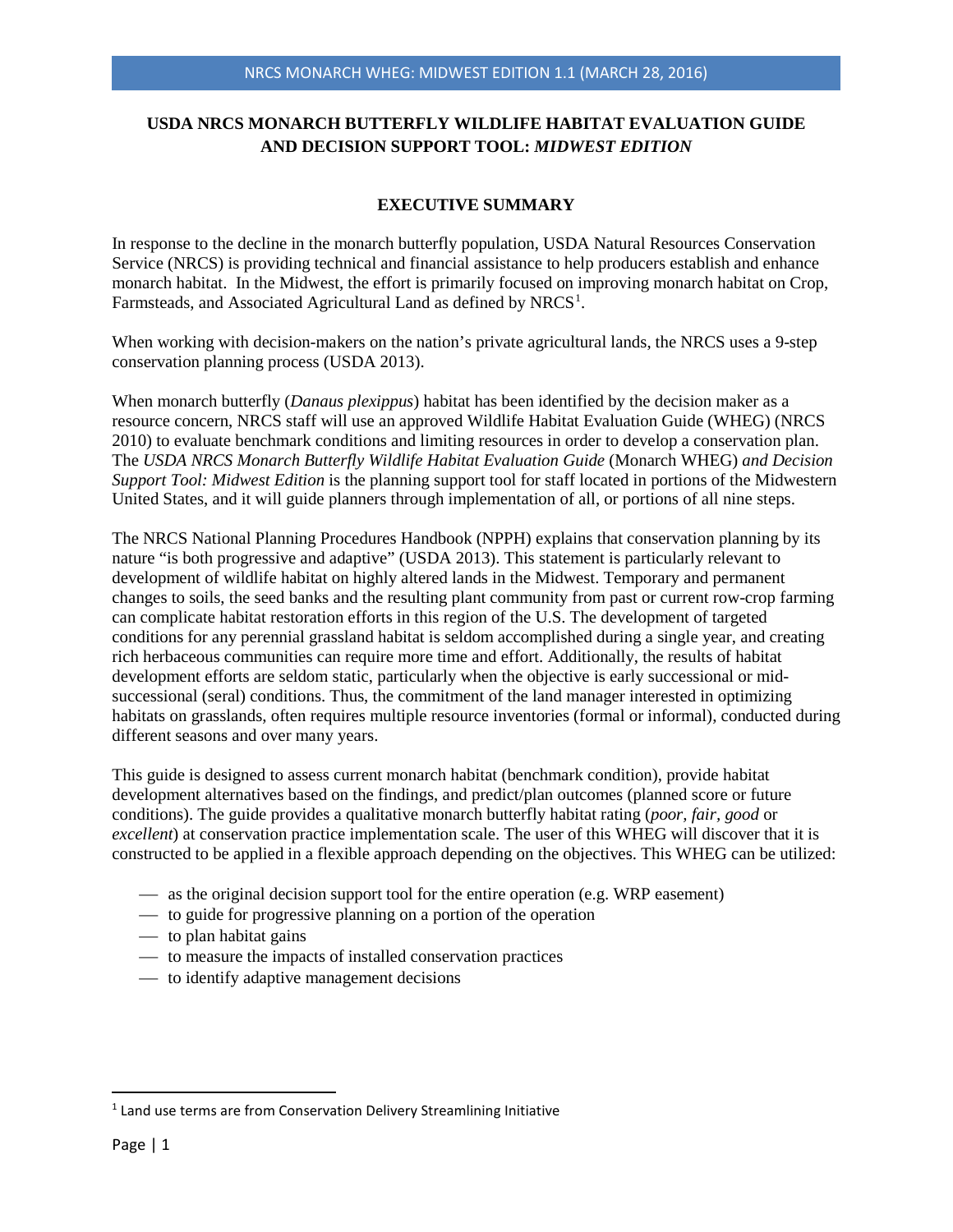# **TABLE OF CONTENTS**

| <b>EXECUTIVE SUMMARY</b>                                           | Page 1  |
|--------------------------------------------------------------------|---------|
| <b>INTRODUCTION</b>                                                | Page 3  |
| REFERENCE DOMAIN                                                   | Page 5  |
| <b>EXCLUSIONS</b>                                                  | Page 5  |
| MONARCH HABITAT IN THE MIDWEST                                     | Page 5  |
| TIMING OF THE EVALUATION                                           | Page 6  |
| RECOMMENDED SUPPLIES AND EQUIPMENT                                 | Page 7  |
| <b>INSTRUCTIONS</b>                                                |         |
| Step 1: Develop a Project Base Map                                 | Page 7  |
| Step 2: Rapid Screening of Low-Value Plant Communities             | Page 10 |
| Step 3: Determine Benchmark Conditions for Other Plant Communities | Page 12 |
| Step 4: Evaluate Alternatives and Determine Planned Condition      | Page 16 |
| Step 5: Document Decisions in Client's Conservation Plan           | Page 16 |
| Step 6: Evaluate Plan Implementation                               | Page 16 |
| <b>DEFINITIONS</b>                                                 | Page 17 |
| <b>REFERENCES</b>                                                  | Page 18 |
| <b>DATASHEET</b>                                                   | Page 20 |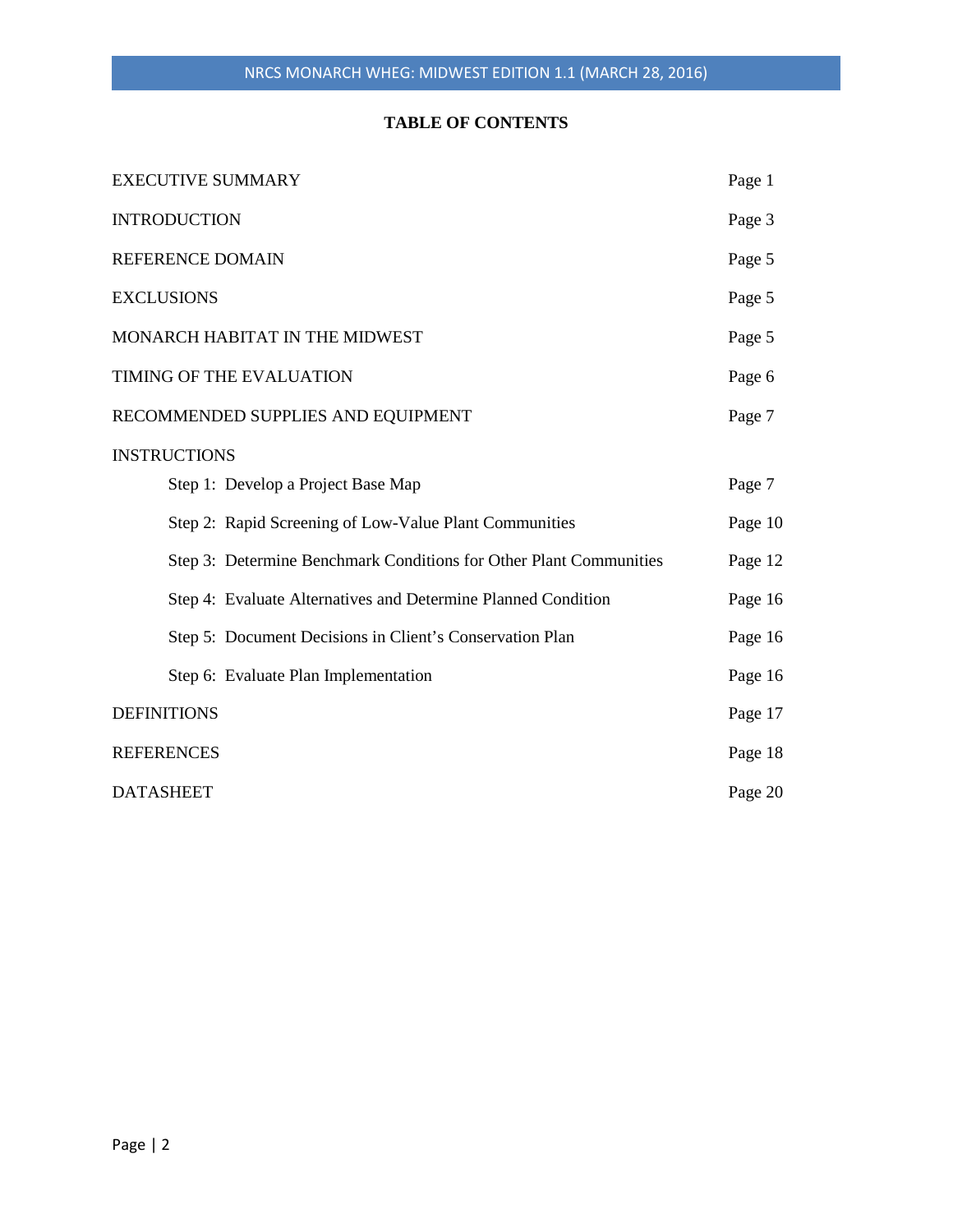### **INTRODUCTION**

#### **Monarch Butterfly and Habitat**

The eastern U.S. population of the monarch butterfly (*Danaus plexippus plexippus*) has suffered significant declines over the past two decades. While this subspecies occurs in all states east of the Rocky Mountains, NRCS is targeting a habitat development effort within the core migration route and the primary breeding range. For general information on the monarch butterfly, staff are encouraged to read the document titled *NRCS Monarch Butterfly Habitat Development Project* (NRCS [2](#page-2-0)015)<sup>2</sup>. NRCS conservation practices installed to benefit the monarch will typically benefit other grassland wildlife species that occupy periodically disturbed mid-successional (seral plant community stage) habitats. In the absence of natural and free ranging herbivory and fire, periodic artificial disturbances (e.g. prescribed fire, prescribed grazing, and light disking) are typically required to obtain and/or sustain the target habitat condition of a seral grassland plant community.

Monarch butterflies rely on forbs for forage in all life stages. Any monarch butterfly habitat assessment must target the forb component.

The foundation to all wildlife habitats, and restoration of those habitats, are the soils. Some soils in the Midwestern U.S. developed under tall grasses that were maintained by free ranging wild herbivores and fire, whereas other soils derived under woodland vegetation or a combination of grasses and trees. The result were deep fertile soils, high in organic matter that were converted to cropland. Today, this region is dominated by highly mechanized row-crop farming operations supporting continuous cultivation. Natural (never cultivated) soils were a living substrate. Years of tillage reduced the organic matter, altered structure and minimized soil biota. These permanent changes (degradation) of the soils, seed banks and plant community complicate habitat restoration efforts, particularly efforts to re-construct a sustainable native forb component.

#### **Evaluating Monarch Habitat**

Many NRCS wildlife evaluation guides determine the quality of habitat at the farm/ranch scale (cumulative score for entire project area) where the objective is a resource management system (NRCS 2013). The objective of these WHEGs is to identify the most limiting factor and consider the proximity and interrelationships to adjacent habitats. This approach is particularly appropriate for resident species with limited mobility, distribution and home ranges. The challenges with addressing the declines in the highly mobile monarch butterfly, however, mandate a different approach. When not migrating, the movement of individual monarchs is not well understood; however, they appear to move long distances to acquire life requirements (Brower 1995, Brower et. al 2011). Little is known about the importance of the spatial connectivity of habitats during the migratory or non-migratory periods of the monarch's life cycle. Accordingly, rather than evaluate habitat spatially within the context of home range of a population of a species of concern, this guide is narrowly applied to only those portion(s) of the agricultural operation

<span id="page-2-0"></span> <sup>2</sup> [http://www.nrcs.usda.gov/wps/portal/nrcs/detail/national/plantsanimals/pollinate/?cid=nrcseprd402207.](http://www.nrcs.usda.gov/wps/portal/nrcs/detail/national/plantsanimals/pollinate/?cid=nrcseprd402207) For more detailed information on the biology of the monarch and its habitat, staff can access monarch webpages sponsored by Monarch conservation organizations, such as the Monarch Joint Venture [http://www.monarchjointventure.org/,](http://www.monarchjointventure.org/) Monarch Watc[h http://www.monarchwatch.org/,](http://www.monarchwatch.org/) Xerces Society [http://www.xerces.org/monarchs.](http://www.xerces.org/monarchs) To gain an appreciation of the monarch migration and to determine when monarchs are migrating or reproducing in any particular region, staff are encouraged to visit Journey North's citizen observational data[. https://www.learner.org/jnorth/.](https://www.learner.org/jnorth/)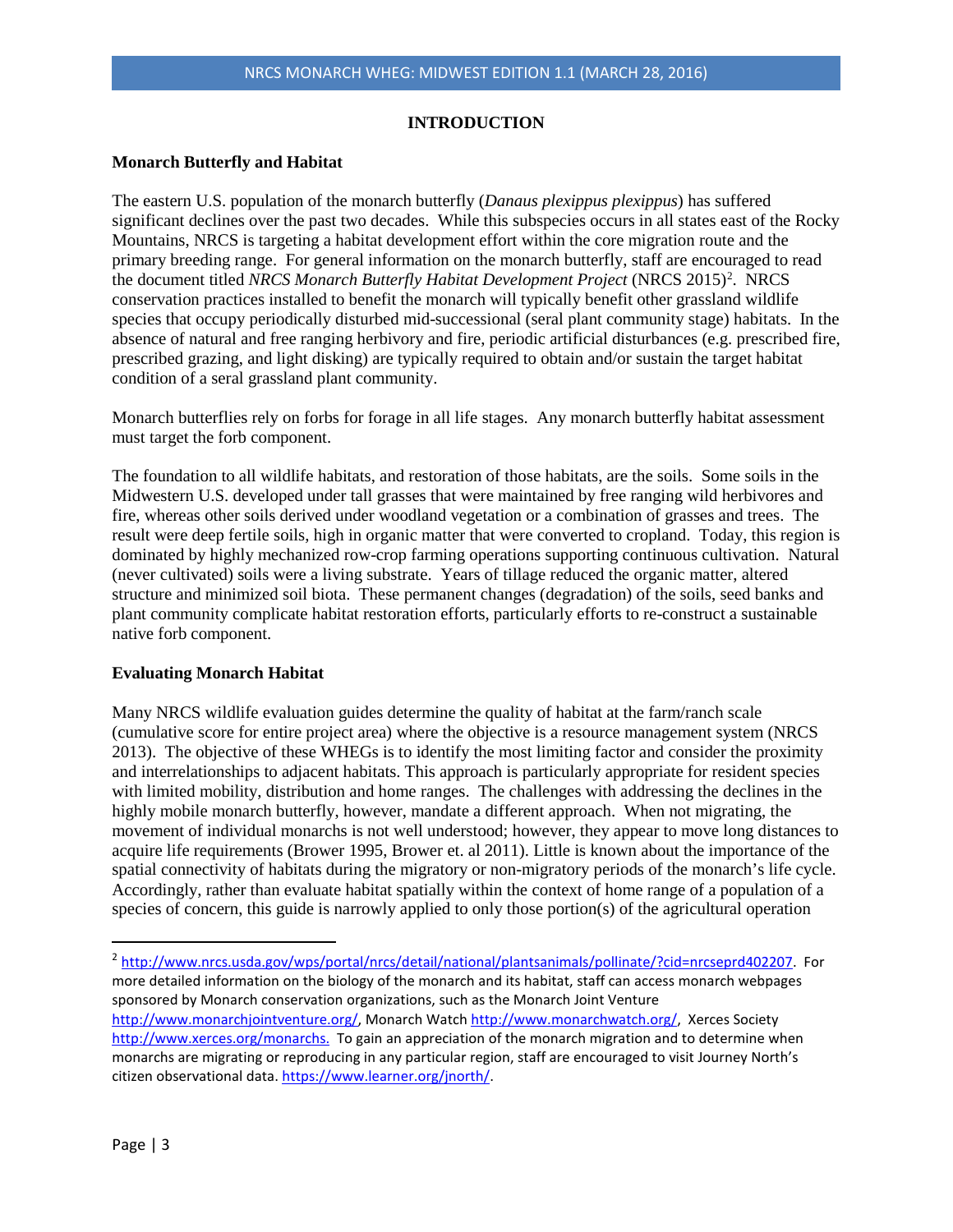under consideration for monarch habitat improvement, and does not consider connectivity to, or interactions with other habitats. Based on best available science (Pleasants and Oberhauser 2012; Brower et. al 2011), the limiting factor for monarchs in the Midwest is the availability of reproductive habitats (milkweed abundance and distribution). Accordingly, the target habitat conditions identify and consider milkweed as the most significant critical component.

### **Rating Monarch Habitat**

The first step in evaluating a project for monarch habitat is to subdivide the project (e.g. tract, farm, Planning Land Unit – PLU, WRP easement) into smaller areas for an assessment of habitat quality. These smaller areas are referred to as "assessment areas." Assessment area (AA) boundaries are based on the similarity of the site characteristics (e.g. soils, slope, vegetation and management) to one another. This approach allows for monarch habitat assessment and development to occur at the conservation practice implementation scale (e.g. catch-pens, farm road rights-of-way, 2-acre wildlife foot plot, or 200 acre WRP easement), and provides for increased efficiencies during the conservation planning process.

The final product of this evaluation is a monarch butterfly habitat *base map* that identifies the project boundary, different AA's within the project boundary, and the qualitative monarch habitat benchmark condition rating of *poor, fair, good* or *excellent* for each AA. Benchmark condition ratings are based on current conditions. If the rating for an AA is *poor, fair* or *good*, habitat alternatives (NRCS conservation practice standards) are then developed for that AA. Each habitat alternative receives a planned monarch habitat condition rating, and decisions are then made for each AA based on these ratings. Following implementation of selected conservation practices<sup>3</sup>, the assessment can be applied once again to determine a resultive (applied) habitat condition rating. At no time in the evaluation of the project area is a cumulative score or rating provided for the entire project. Rather, multiple evaluations are made (one for each AA), with an eventual decision being rendered at the assessment area scale.

The ratings derived from this WHEG are not designed to be used as a ranking mechanism for Farm Bill conservation programs. Maintaining the integrity of this WHEG as a planning tool and not a Farm Bill program ranking tool, allows the conservation planner the opportunity to apply the WHEG in a flexible approach, incorporating professional judgments deemed necessary for unique site conditions, varying financial resources and objectives. With the decision to limit the WHEG as a planning tool, the scoring process is not encumbered with concern of consequences of the rating related to Farm Bill program eligibility.

<span id="page-3-0"></span> $3$  Habitat objectives should consider the period of year when monarch butterflies are frequenting the area of interest. To gain an appreciation of the monarch migration and to determine when monarchs are migrating or reproducing in any particular area, staff are encouraged to visit Journey North's citizen-observational data [https://www.learner.org/jnorth/.](https://www.learner.org/jnorth/)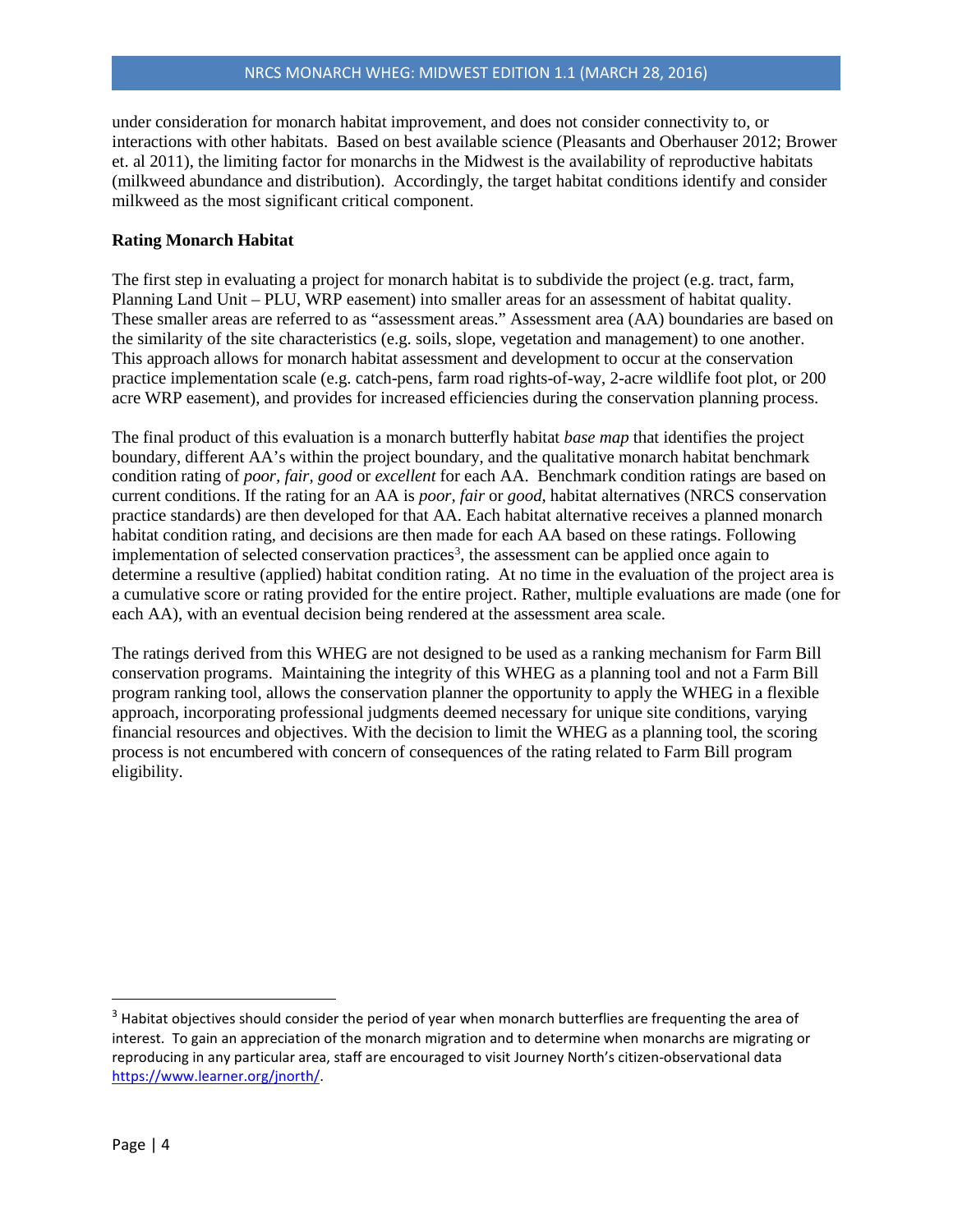## **REFERENCE DOMAIN**

Figure 1 provides the reference domain (area of applicability) for the NRCS Monarch WHEG; Midwest edition. The reference domain is based on two Land Resource Regions (LRR) (USDA 2006).

M: *Central Feed Grains and Livestock Region, K: Northern Lake States Forest Region*



*Figure 1: Applicability region for the NRCS Monarch WHEG; Midwest Edition.* 

Application of this WHEG on lands located in LRR's immediately adjacent to the reference domain may be appropriate if approved by the NRCS State Conservationist.

## **EXCLUSIONS**

This WHEG is designed for use on converted lands that were once grasslands, savannas, or woodland within the reference domain. The WHEG will not be applied to current forested areas (forested swamps, riparian forested areas or forested uplands) or other rare and declining habitats that are currently providing other important ecosystem services. Such areas contained within the project area will be rated as "N/A".

## **MONARCH HABITAT IN THE MIDWEST**

Most key wildlife species in North America have been studied extensively for centuries. Life and habitat requirements of these species are well understood and well documented. This is not true for the monarch butterfly. There remain many data gaps and mysteries regarding the monarch and its habitat requirements while in the central portions of North America.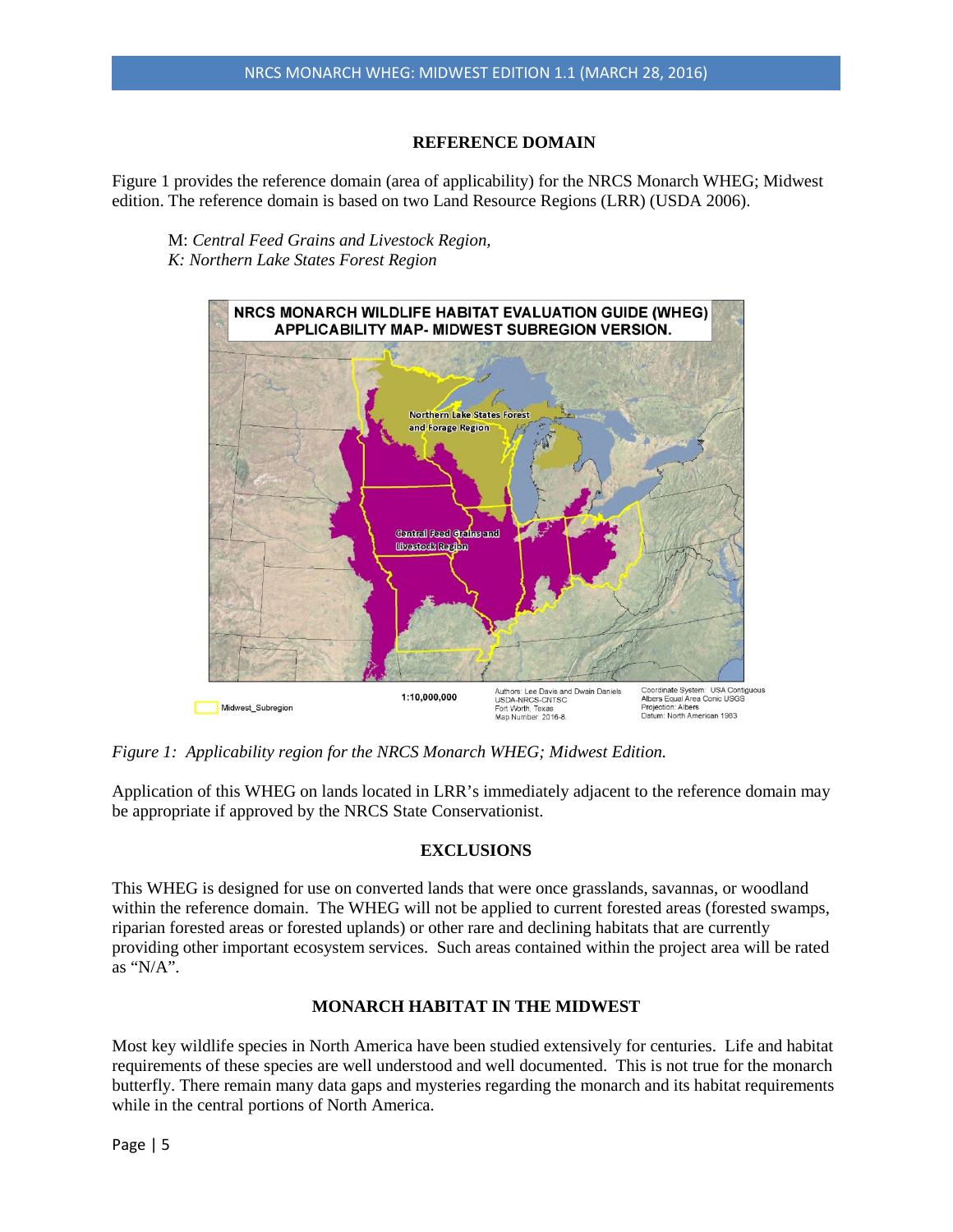The following are well understood:

- The spring migration pattern (primarily based on observational data, rather than tagging) in the central U.S. is less concentrated than during the fall migration, but is generally more easterly than the fall migration pattern.
- Gravid females lay eggs almost exclusively on plants in the genus *Asclepias*.
- The most important plant family for nectaring is the Composite family (Asteraceae).
- Summer reproductive habitat in the Midwest is a limiting factor (Pleasants and Oberhauser 2112; Brower et al. 2011).
- Monarchs with a natal origin of the Midwest provide the majority of the individuals overwintering in Mexico (Wassenaar, L.I. and K.A. Hobson 1998; Flockhart et. al 2016).

The following are not well understood:

- individual monarch movements of gravid females, particularly during egg laying
- $\sim$  the movements (distance traveled) of wild gravid females during egg laying<sup>[4](#page-5-0)</sup>
- preference or importance of spatial scale and/or configuration of monarch butterfly habitats for either migration or reproduction
- nectaring habits of adults

With consideration of what is and is not well understood regarding monarch biology and habitats, NRCS elected to design this WHEG to capture inputs and provide outputs to only those portion(s) of the agricultural operation under consideration for monarch habitat improvement. This WHEG does not consider connectivity to, or interactions with adjacent habitats, nor does it attempt to identify a single limiting factor. Rather it is designed to assist the client with habitat improvement decisions for portions of the agricultural operation, irrespective of habitat condition, size or location of other areas. In keeping with this approach, the results of this WHEG are not cumulative for the project area (e.g. farm, easement area), but rather provides a monarch habitat condition rating *(poor*, *fair*, *good* or *excellent)* for each assessment area<sup>5</sup>. The WHEG is based on the best available science, with the anticipation of future modifications.

## **TIMING OF THE EVALUATION**

For many situations, this WHEG can be applied during any time of the year with the use of remote sensing and/or a field visit without herbaceous vegetative data collection. However, for some situations, an inventory of nectaring forbs and milkweed (*Asclepias* spp.) is required. Ideally, this inventory is applied when species richness of the forb component is at its highest level and when plant identification is possible (middle to late growing season).

l

<span id="page-5-0"></span><sup>&</sup>lt;sup>4</sup> Female monarchs lay  $400^{+/}$  eggs over many weeks, but the vast majority of the eggs are laid within a week (Edson 2007).

<span id="page-5-1"></span><sup>&</sup>lt;sup>5</sup> The concept of an assessment area is provide in detail in Instructions; Step 1(c) on page 8.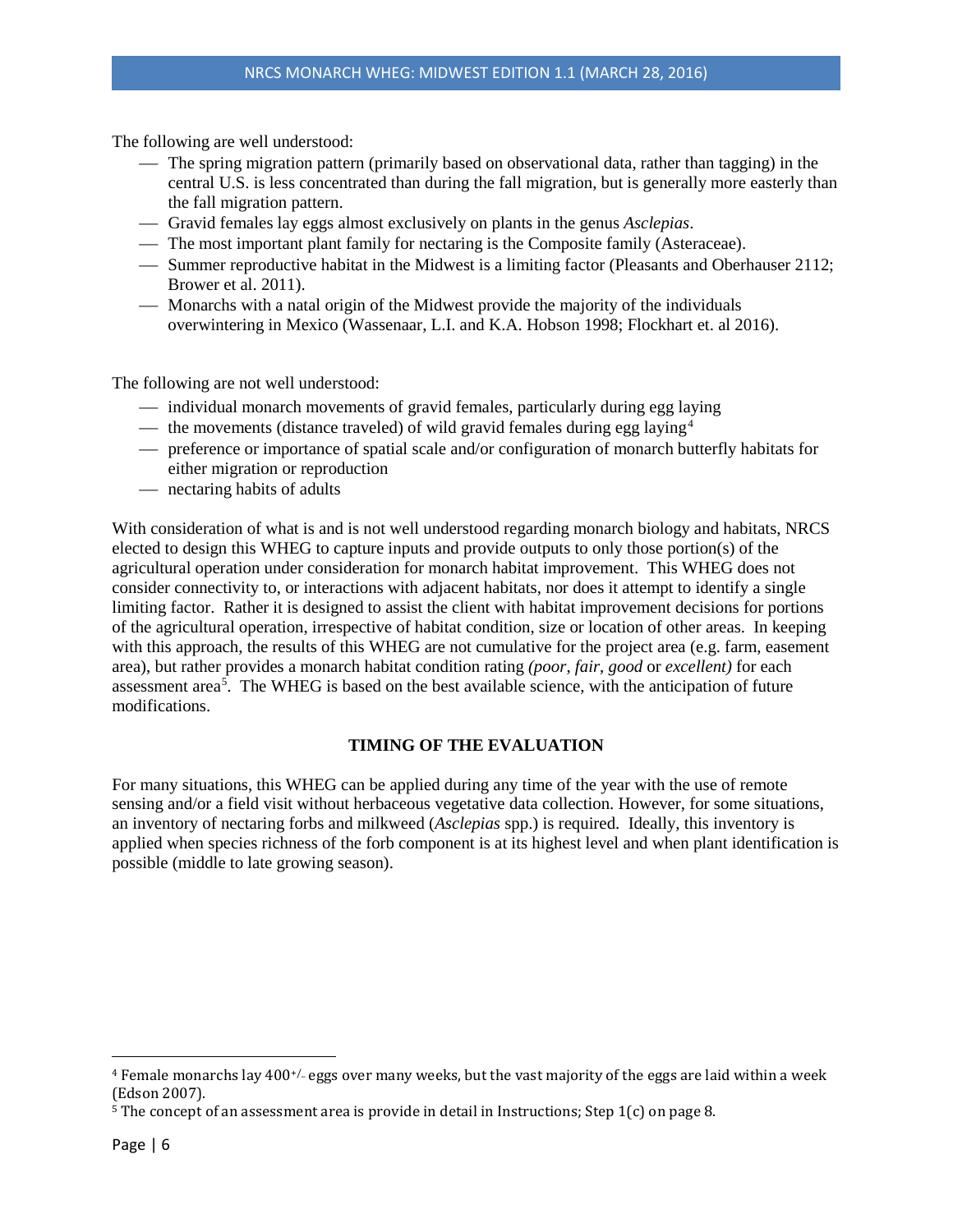### **RECOMMENDED SUPPLIES AND EQUIPMENT**

If the assessment area supports enough *Asclepias* and other forbs to warrant vegetative sampling of the herbaceous community (as explained in the Instructions section), the following may be needed to conduct this assessment.

- **Backpack**
- GPS
- 100-foot measuring tape
- Pin flags or stakes
- Compass
- Clipboard
- WHEG, supporting documents and datasheets
- Plant ID field guide (optional)

#### **INSTRUCTIONS**

**STEP 1:** Develop a Project Base Map (Figures 2 and 3):

- a. Delineate the area to be evaluated on an aerial photograph. The area to be considered for monarch habitat improvements is referred as the "*project area.*" *Note: The project area will commonly be the USDA Tract boundaries, but not always. In some situations it may be a single field or portion of field. The decision of the project area boundaries is left to the discretion of the conservation planner and decision-maker.*
- b. Identify areas within the project area that will *not* be evaluated. Within the project area, identify and delineate those areas where the decision-maker has no interest in development of monarch habitat. For example, monarch habitat may not be identified as an objective on a cropland or hayland field, or an old field with woody vegetation being used to provide wildlife habitat, where the decision maker is not interested in opening the canopy for the monarch. Identify such areas by placing the word "OUT" on the base map (for example, see Figure 3).
- c. Identify all assessment areas with the plant community type of *Forested.* Within the reference domain of this WHEG, these areas include narrow zones of woody vegetation and blocks of woody species such as elm (*Ulmus* spp.), green ash (*Fraxinus pennsylvanica),* pecan (*Carya illinoinensis*), or oaks (*Quercus* spp.). These areas were historically and currently forested and do not include sites that were grasslands or savannahs. These assessment areas are excluded from the application of this WHEG. If determined to be the *forested* plant community type, document a rating of "N/A" (monarch habitat development not recommended) and end the assessment.

*Monarch Fact: Narrow forested riparian areas and edges of larger blocks of land supporting trees often provide important resting cover (micro-climates) for migrating monarchs, particularly during the fall migration. Many have observed monarchs feeding on "aphid honey-dew" on pecans during fall migration.*

d. Subdivide the remainder of the project area into unique assessment areas. As appropriate, subdivide the remainder of the project area into smaller areas to be assessed. These unique areas are referred to as *assessment areas* (AA). Each AA will have consistent ecological sites, vegetation, soils, slope, and management. Identify each assessment area on the base map. To not conflict with Common Land Units (CLU) and USDA field numbering, choose an alphabetical notation (A, B, and C). An assessment area need not be fully contained in a contiguous polygon. For example, if more than one portion of the project area supports similar characteristics (i.e. dense stands of *cedar* on steep slopes) then each polygon supporting these conditions will be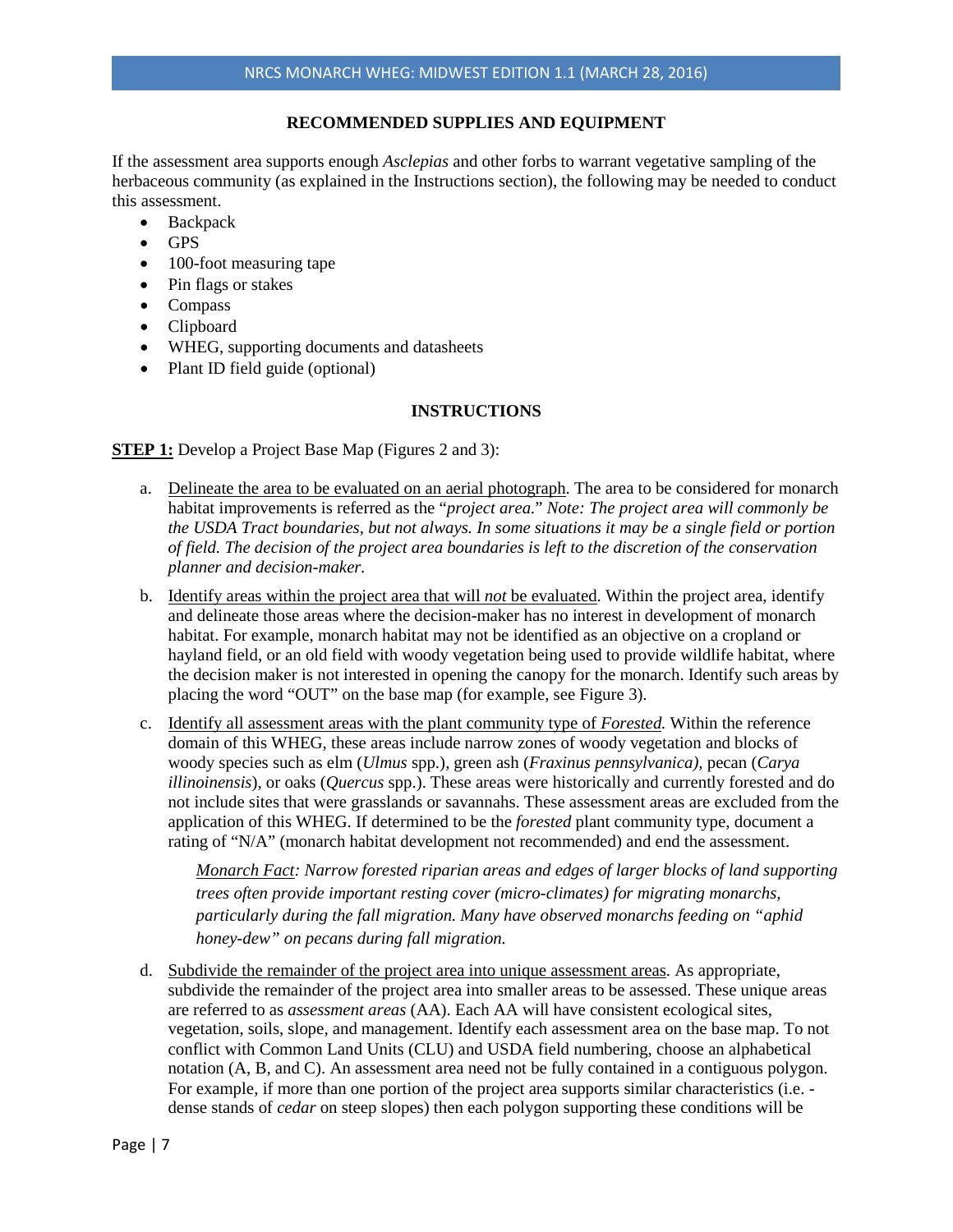assigned the same label. For these situations, follow a sequential numeric notation (A1, A2, A3, etc.) to denote that a group of non-contiguous areas ("sub-assessment areas" or "subareas") have similar characteristics and will be considered as one assessment area.

e. Determine size of each area. Determine and denote the acres in each assessment areas (including each subarea) on the base map.



Monarch Butterfly Habitat Base Map

Figure 2: Example of a monarch habitat development base map for a less complex project. Note that an assessment area need not be contiguous. This assessment area (A) is divided into two subareas (A1 and A2). ROP denotes Representative Observation Point.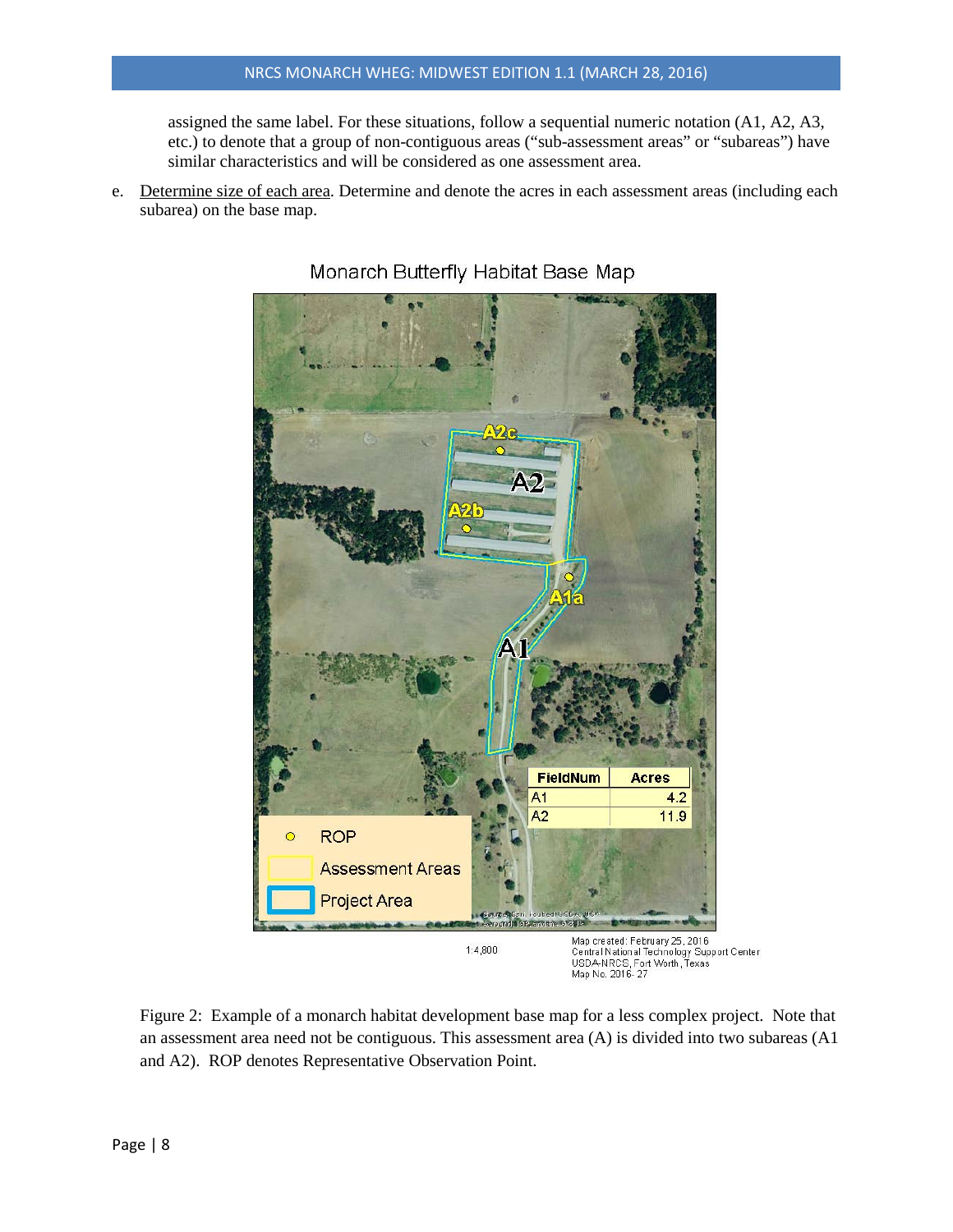

Monarch Butterfly Habitat Base Map

Figure 3: Example of a monarch habitat development base map for a complex project. Note that an assessment area need not be contiguous. As an example, the open herbaceous assessment area C has four subareas (C1, C2, C3, and C4). ROP denotes Representative Observation Point.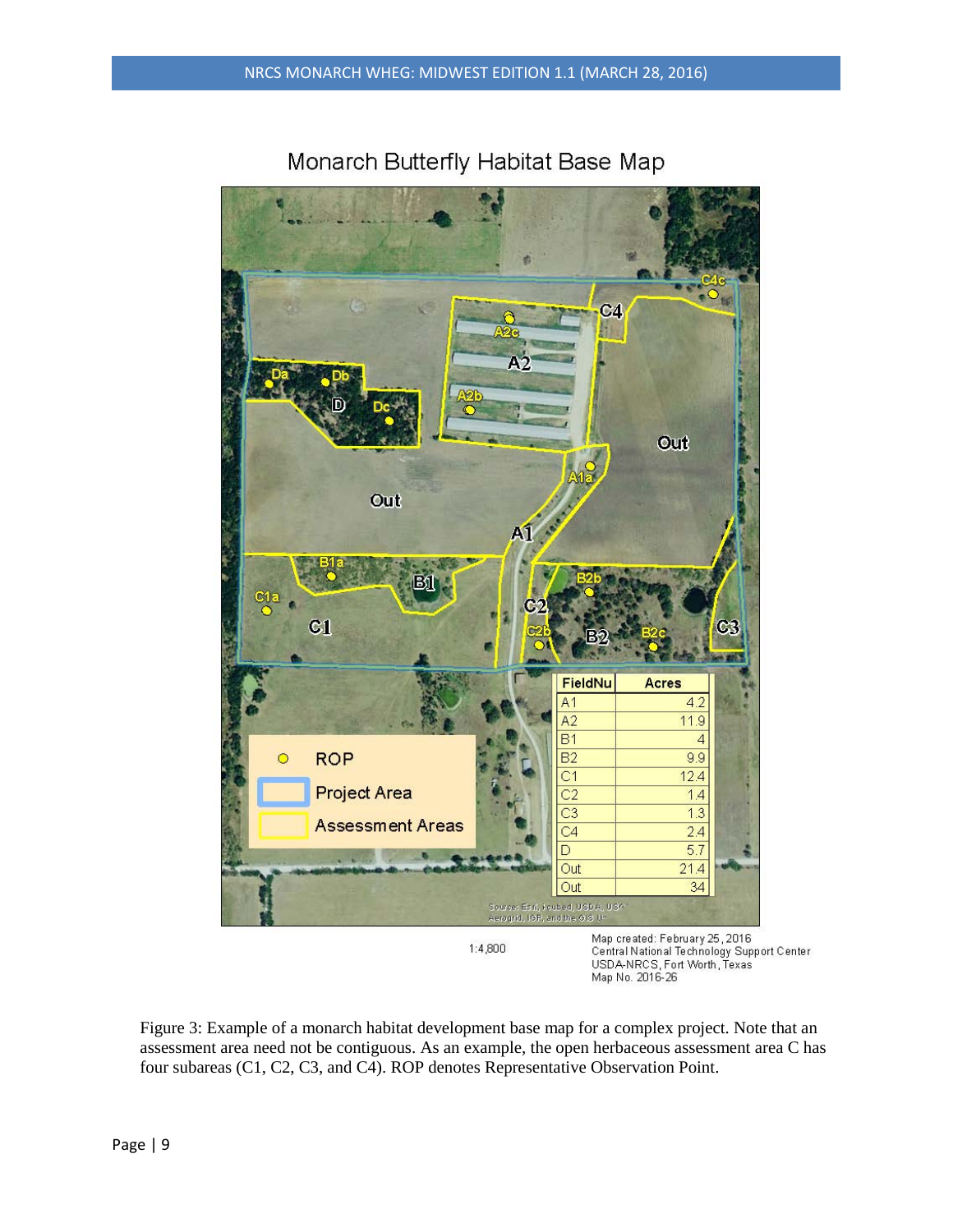### NRCS MONARCH WHEG: MIDWEST EDITION 1.1 (MARCH 28, 2016)

*USER NOTE: This WHEG allows the planner to screen AAs that will not require the completion of the WHEG based on the plant community. For example, vegetative sampling to determine the density of milkweed and/or nectaring species has limited value in a cropland field that will not be converted to wildlife habitat. This screening process and the presentation of conservation planning alternatives unique to the plant community type are based on four monarch WHEG plant community types[6](#page-9-0) . Each type is defined in steps 2 and 3. To support the screening concept, no vegetative sampling or numeric scoring will occur in Step 2.* 

**STEP 2:** Rapid Screening of Low-Value Plant Communities

- a. Determine the Monarch WHEG plant community type and document the decision on the datasheet(s) for the assessment area.
	- **i.** *CROP* Any area that is being annually planted for harvest of a product.
		- **A. Document a benchmark condition rating of** *poor* **and end the assessment of benchmark habitat conditions on the datasheet.**
		- **B.** If any of the planning considerations below are an objective of the decision maker, continue to Step 4; otherwise, identify the AA as "OUT" on the base map per step 1b and end the assessment.

Alternatives and Planning Considerations:

- Conservation Cover (327), Field Border (386) or Riparian Herbaceous Cover (390), with an additional criteria to "enhance wildlife, pollinator and beneficial organism habitat", with the monarch as the target wildlife species.
- In addition, the decision maker will implement a *125-foot wide, pesticide-free buffer* around the entire AA or area encompassing all implemented practices. Alternatively, the decision maker may opt to implement Integrated Pest Management (595), with the purposes of:
	- $\triangleright$  Prevent or mitigate offsite pesticide risks to soil, water, air, plants, animals and humans from drift and volatilization losses, with the monarch being the target animal and monarch larval and/or nectaring forbs being the target plants. Consider drift/movement of insecticides (spray or planter dust with seed treatments).
	- $\triangleright$  Prevent or mitigate on-site pesticide risks to pollinators and other beneficial species through direct contact, with monarchs being the target species.

*Note: These pesticide risk prevention restrictions do not apply to activities intended to establish or maintain the AA as productive monarch breeding habitat such as Herbaceous Weed Control (315), or use of herbicide spottreatments to remove weeds post-planting*.

ii. *MONOTYPIC GRASSES* – These areas support primarily monotypic non-native or native grass species and may include pasture, managed hay, farmsteads, and other frequentlymanaged or grass-dominated native grasslands. Plant species richness is low. Examples include areas dominated by reed canary grass (*Phalaris arundinacea*), Kentucky bluegrass (*Poa pratensis*), smooth brome (*Bromus inermis*), fescue (*Schedonorus* spp.), bluestems

<span id="page-9-0"></span> $6$  Monarch WHEG plant community types are related specifically to this WHEG and should not be confused with the term "land use" in the NRCS National Conservation Planning Manual or program guidance.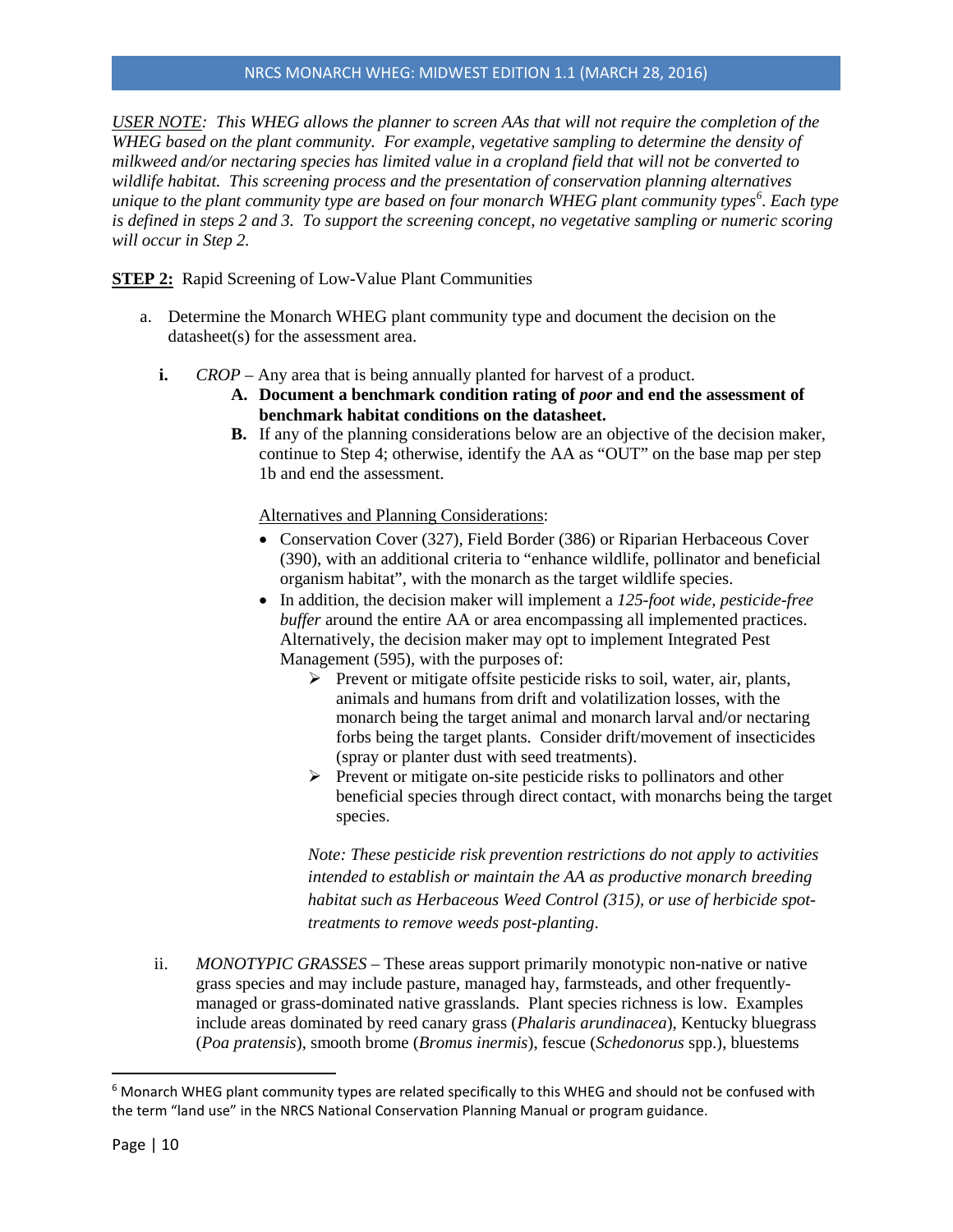(*Andropogon* spp.), switch grass (*Panicum virgatum*), and other non-native pastures, hayland, and grass fields. There may be some woody encroachment, but not to such a level to warrant a monarch WHEG plant community type of *Brush*.

- **A. Document a benchmark condition rating of** *poor* **and end the assessment of benchmark habitat conditions on the datasheet.**
- **B.** If any of the planning considerations below are an objective of the decision maker, continue to Step 4; otherwise, identify the AA as "OUT" on the base map per step 1b and end the assessment.

Alternatives and Planning Considerations:

- Implement Conservation Cover (327) or Field Border (386) or Riparian Herbaceous Cover (390) with an additional criteria to "enhance wildlife, pollinator and beneficial organism habitat," with the monarch as the target wildlife species.
- In addition, implement Herbaceous Weed Control (315) or Prescribed Burning (338) or Early Successional Habitat Development / Management (647), if needed, with "improve wildlife habitat" as at least one of the purposes and the target habitat conditions of "increase in the forb component."
- In addition, the decision maker will implement a 125-foot wide, pesticide-free buffer around the entire AA or area encompassing all implemented practices. Alternatively, the decision maker may opt to implement Integrated Pest Management (595) or selected elements thereof to:
	- $\triangleright$  Prevent or mitigate offsite pesticide risks to soil, water, air, plants, animals and humans from drift and volatilization losses, with the monarch being the target animal and monarch larval and/or nectaring forbs being the target plants. Consider drift/movement of insecticides (spray or planter dust with seed treatments).
	- $\triangleright$  Prevent or mitigate on-site pesticide risks to pollinators and other beneficial species through direct contact, with monarchs being the target species.

*Note: These pesticide risk prevention restrictions do not apply to activities intended to establish or maintain the AA as productive monarch breeding habitat such as Herbaceous Weed Control (315), or use of herbicide spottreatments to remove weeds post-planting.* 

- iii. *BRUSH* These areas support woody vegetation (brush) at a density that prohibits implementation of other management options (e.g. herbaceous vegetation is minimized due to shading). The planner and decision-maker agree that the brush must be addressed prior to implementation of any other monarch habitat efforts. This monarch WHEG plant community type should not be used if the AA is forested. Rather, it is used for historic grasslands invaded and dominated by woody plants (e.g. cedar, boxelder, green ash).
	- **A. Document a benchmark condition rating of** *poor* **and end the assessment of benchmark habitat conditions on the datasheet.**
	- **B.** If any of the planning considerations below are an objective of the decision maker, continue to Step 4; otherwise, identify the AA as "OUT" on the base map per step 1b and end the assessment.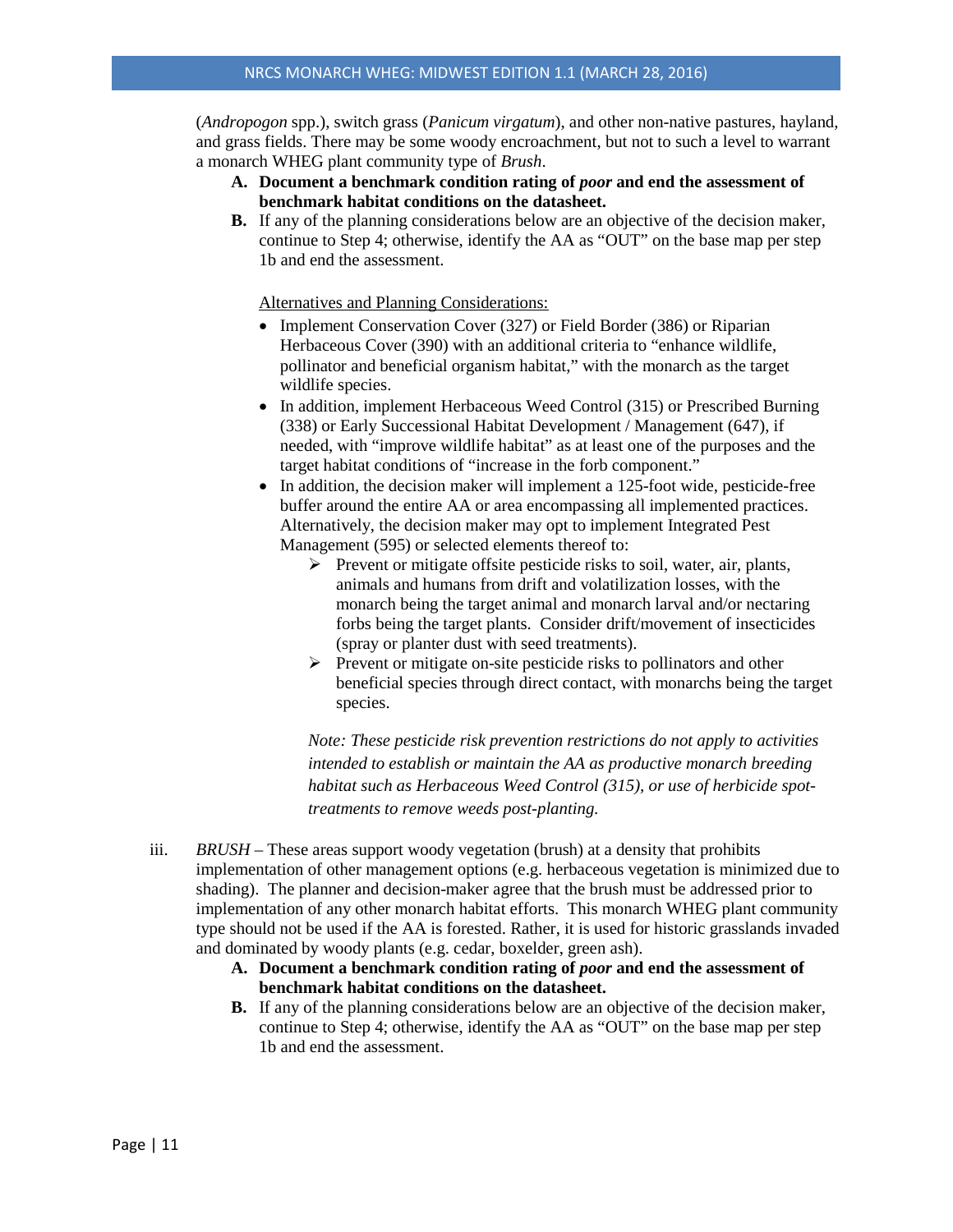Alternatives and Planning Considerations:

- Brush Management (314), and convert all or a substantial portion of AA to productive monarch breeding habitat using Conservation Cover (327), Field Border (386) or Riparian Herbaceous Cover (390) with an additional criteria to "enhance wildlife, pollinator and beneficial organism habitat," with the monarch as the target wildlife species.
- In addition, the decision maker will implement a 125-foot wide, pesticide-free buffer around the entire AA or area encompassing all implemented practices. Alternatively, the decision maker may opt to implement Integrated Pest Management (595) or selected elements thereof to:
	- $\triangleright$  Prevent or mitigate offsite pesticide risks to soil, water, air, plants, animals and humans from drift and volatilization losses, with the monarch being the target animal and monarch larval and/or nectaring forbs being the target plants. Consider drift/movement of insecticides (spray or planter dust with seed treatments).
	- $\triangleright$  Prevent or mitigate on-site pesticide risks to pollinators and other beneficial species through direct contact, with monarchs being the target species.

*Note: These pesticide risk prevention restrictions do not apply to activities intended to establish or maintain the AA as productive monarch breeding habitat such as Herbaceous Weed Control (315), or use of herbicide spottreatments to remove weeds post-planting.* 

**STEP 3:** Determine benchmark conditions for other plant communities (primarily herbaceous plant communities)

- a. If the plant community in an Assessment Area does not meet any of the conditions in Step 2, and may be suitable monarch butterfly habitat enhancement or restoration, then assess its current benchmark condition.
	- i. *OTHER PRIMARILY HERBACEOUS COMMUNITIES –* These areas support native grasses and some non-natives and may have a significant forb component. This habitat type may include glades, prairies, savanna, conservation areas, old fields, and odd areas. They may have past cropping history. Past cultural practices (e.g. cropping) may have changed the soil (structure, organic matter, biology) and micro-topography such that the site's potential to support a rich mix of native herbaceous species is reduced. There may be some woody encroachment, but not to the level to warrant a monarch WHEG plant community type of *Brush*.
		- **A. Document the benchmark habitat conditions on the datasheet.**
		- **B.** If any of the planning considerations below are an objective of the decision maker, continue to Step 4; otherwise, identify the AA as "OUT" on the base map per step 1b and end the assessment.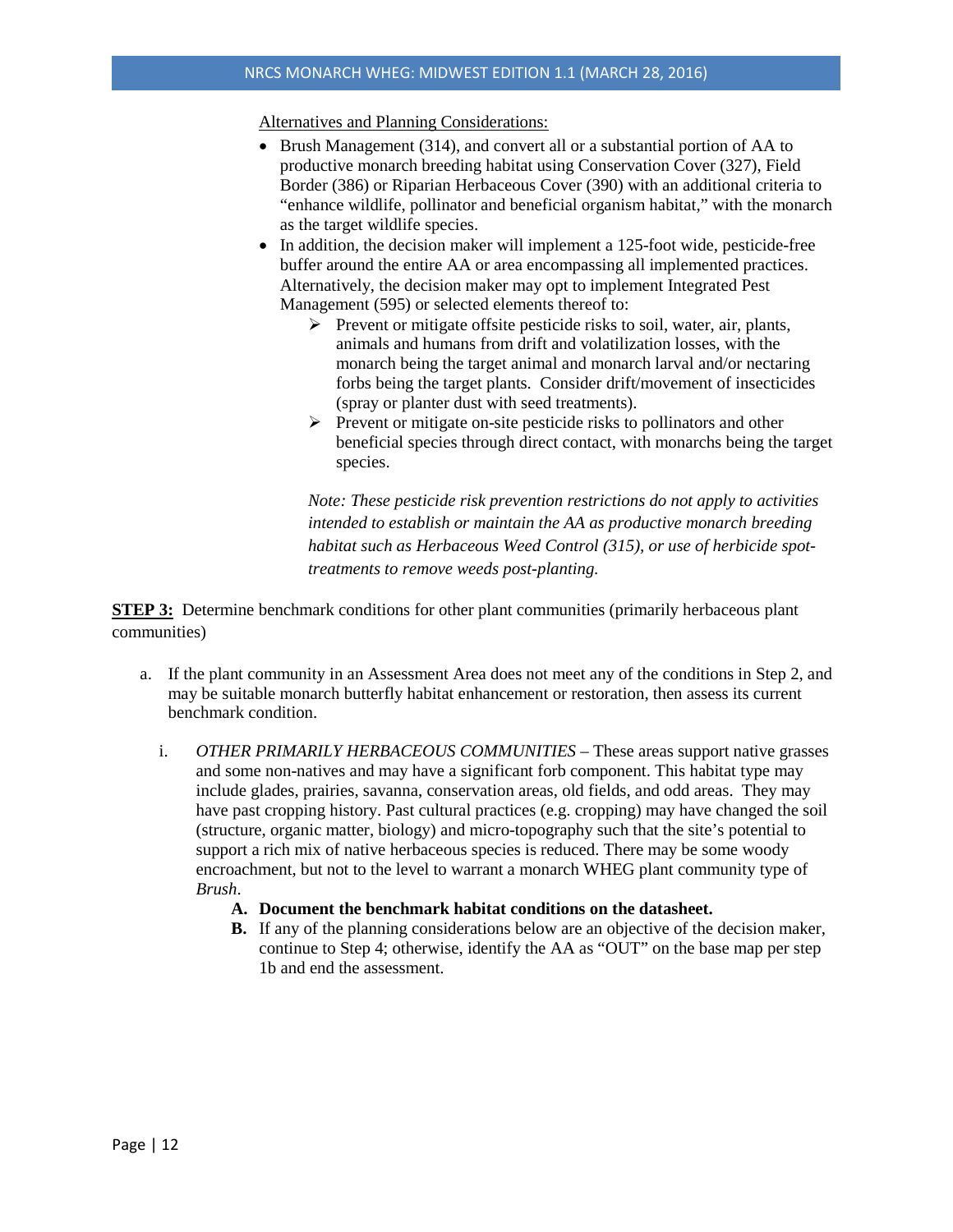Determine the monarch habitat scores. If more than one apply, choose the condition with the lowest score.

| $V^{IR}$ : Insecticide Risk condition <sup>7</sup>                                                        | <b>Benchmark</b><br>Score | Planned<br>Score                                                          | Applied<br>Score |
|-----------------------------------------------------------------------------------------------------------|---------------------------|---------------------------------------------------------------------------|------------------|
| AA is treated with insecticides.                                                                          | 0.0                       | 0.0 <sub>1</sub><br>(End assessment and provide a rating of <i>poor</i> ) | 0.0              |
| A portion of the AA is located within 125 feet of areas<br>treated with insecticides.                     | 0.3                       | 0.3                                                                       | 0.3              |
| Neither of the above.                                                                                     | 1.0                       | 1.0                                                                       | 1.0              |
| V WMR: Weed Management Risk Condition                                                                     | <b>Benchmark</b><br>Score | Planned<br>Score                                                          | Applied<br>Score |
| AA is treated with herbicides.                                                                            | 0.1                       | 0.1                                                                       | 0.1              |
| A portion of the AA is located within 125 feet of areas<br>treated with herbicides.                       | 0.3                       | 0.3                                                                       | 0.3              |
| Neither of the above; however, AA is mowed inconsistent<br>with the Monarch Habitat Management Guidelines | 0.3                       | 0.3                                                                       | 0.3              |
| None of the above.                                                                                        | 1.0                       | 1.0                                                                       | 1.0              |

*Do not consider Individual Plant Treatments (IPT) for plants deemed undesirable such as spot treatments of brush, noxious weeds, invasive plants, and other undesirable plant species.*

*Do not consider treatments, such as NCP 314 – Brush Management or 315 - Herbaceous Weed Control, when required for establishment of milkweed or nectaring habitat.*

Alternatives and Planning Considerations:

- The decision maker will implement a 125-foot wide, pesticide-free buffer around the entire AA or area encompassing all implemented practices. Alternatively, the decision maker may opt to implement Integrated Pest Management (595) or selected elements thereof to:
	- $\triangleright$  Prevent or mitigate offsite pesticide risks to soil, water, air, plants, animals and humans from drift and volatilization losses, with the monarch being the target animal and monarch larval and/or nectaring forbs being the target plants. Consider drift/movement of insecticides (spray or planter dust with seed treatments).
	- $\triangleright$  Prevent or mitigate on-site pesticide risks to pollinators and other beneficial species through direct contact, with monarchs being the target species.

*Note: These pesticide risk prevention restrictions do not apply to activities intended to establish or maintain the AA as productive monarch breeding habitat such as Herbaceous Weed Control (315), or use of herbicide spottreatments to remove weeds post-planting.* 

<span id="page-12-0"></span> $7$  V is used for the term "variable". These are variables used to calculate the final score for the assessment area.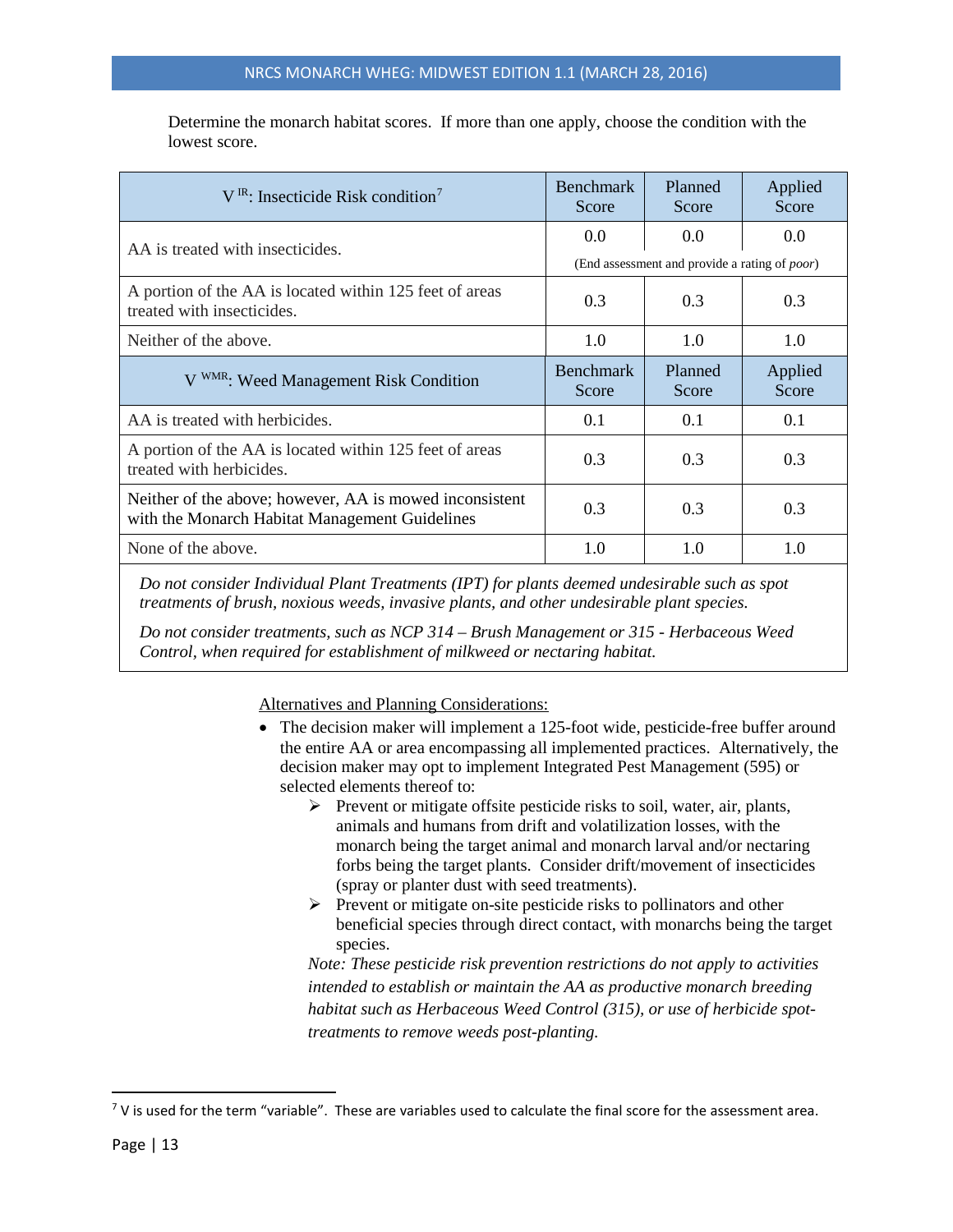# **SAMPLE VEGETATION:** Use the following process for variable factors  $V^{MWD}$ ,  $V^{FC}$ , and  $V^{FR}$ .

- Locate *Representative Observation Points* (ROPs): Within the assessment area, locate at least three ROPs that best represent the vegetative conditions (e.g. species, density, richness) that occur in the AA. If the assessment area supports subareas (noncontiguous areas with similar vegetation, soils, slopes, etc.) the determination of the location of the ROPs will be based on locations that best represent the assessment area, without the need in having a ROP in each subarea. *Note: If the AA is small, the community is ecologically diverse, or species are evenly distributed within the AA, then selection of a single ROP, or inventorying the entire AA (i.e., meandering search vs. belt transect) is suitable.*
- $\triangleright$  Denote the ROP vegetative transect geo-location and direction on the datasheet and base map (see page 1 of datasheet, and see Figure 2 and 3 for examples). Note the latitude and longitude on the datasheet, and determine the direction (i.e., compass bearing) of a 72.6 foot belt transect that would include vegetation that is most representative of the community in the assessment area. If the plant community within a 72.6 foot radius from the ROP is fairly homogeneous, then use a north, south, east, or west compass bearing.
- $\triangleright$  Sample vegetation along each ROP transect within each assessment area using the following criteria:
	- **Milkweed**: Walk the full distance of the transect noting the number of *Asclepias* stems (plants<sup>8</sup>) emerging from within the belt transect (6'  $X$  72.6'). Document the findings on the datasheet for this assessment area.
	- **Monarch Nectaring Forbs**: Collect monarch nectaring forb data within three, 6' x 6' plots. The first plot (P1) will be located between  $10 - 16$  feet; the  $2<sup>nd</sup>$  plot (P2) between 40 – 46 feet; and the 3rd plot (P3) between 60 – 66 feet. *Note: This effort is made as the planner is returning along the tape from 72.6-foot mark to the starting point after counting monarch stems.* Visually estimate the absolute percent cover<sup>[9](#page-13-1)</sup> and the number of monarch nectaring forbs species<sup>10</sup> present in each plot. Document findings on the datasheet.

| V <sup>MWD</sup> : Average milkweed stem density per acre                                   | <b>Benchmark</b><br>Score | Planned<br>Score | <b>Applied Score</b> |
|---------------------------------------------------------------------------------------------|---------------------------|------------------|----------------------|
| Milkweed absent in belt transects and the AA.                                               | 0.10                      | 0.10             | 0.10                 |
| Milkweed absent in belt transects; however, individual<br>milkweed stems present in the AA. | 0.15                      | 0.15             | 0.15                 |
| $10 - 200$                                                                                  | 0.30                      | 0.30             | 0.30                 |
| $201 - 300$                                                                                 | 0.50                      | 0.50             | 0.50                 |
| $301 - 500$                                                                                 | 0.80                      | 0.80             | 0.80                 |
| > 500                                                                                       | 1.00                      | 1.00             | 1.00                 |

Repeat this sampling approach for each ROP within the assessment area.

<span id="page-13-0"></span><sup>&</sup>lt;sup>8</sup> A milkweed "plant" is a stem emerging from the ground, surrounded by soil. The most common milkweeds in the Midwest (common and swamp milkweeds) are rhizomatous with above ground stems having a common root system. To count in this tally, the stem must originate from the soil within the belt transect. Each stem emerging from the soils is considered a plant for tallying purposes, regardless of the origination point under the soil surface. <sup>9</sup> Absolute cover is the percent shading that would occur if the sun was directly over the plot. Absolute cover for a single species would never exceed 100 percent, but cumulative (many species) would commonly exceed 100 percent in an herbaceous plant community.

<span id="page-13-2"></span><span id="page-13-1"></span><sup>10</sup> Nectaring forbs are included on the Monarch WHEG Plant List in the appendix. *Asclepias* spp. serve as both a caterpillar host plant and a preferred nectaring species, and are included in the monarch nectaring forb inventory.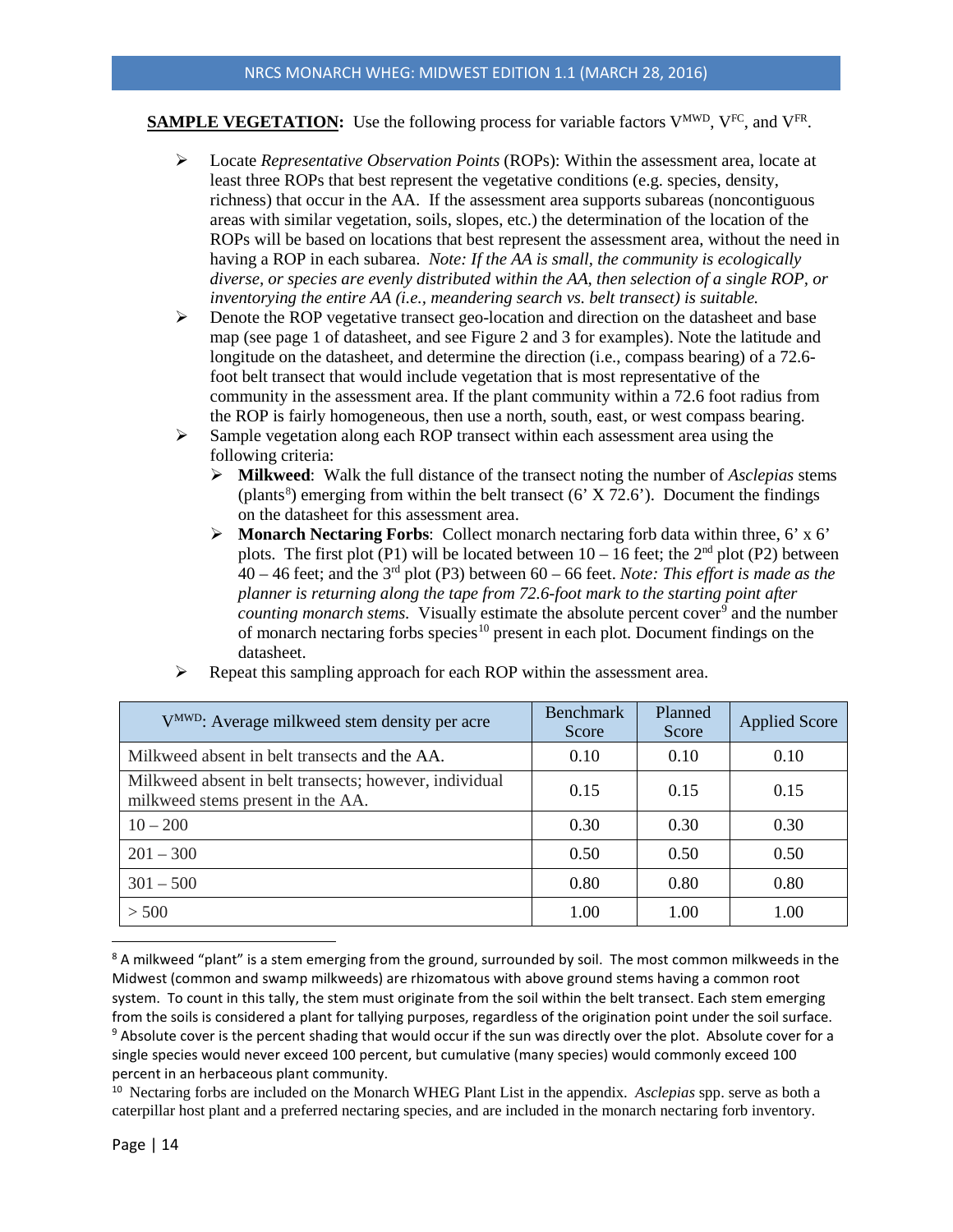Alternatives and Planning Considerations:

- If the score is 0.15 or less consider using Conservation Cover (327) to plant milkweed to increase milkweed densities.
- If the score is  $0.3 0.5$ , consider implementing one or more of the following Conservation Practice Standards to increase milkweed densities as the targeted condition and with improving monarch breeding success as the stated purpose.
	- Herbaceous Weed Control (315), Conservation Cover (327), Prescribed Burning (338), and/or Early Successional Habitat Management (647) to increase milkweed densities.
- If the score is 0.8 1.0, consider implementing Conservation Practice Standards Prescribed Burning (338) and/or Early Successional Habitat Management (647) to maintain milkweed densities.

| V <sup>FC</sup> : Forb Cover: Average monarch nectaring forb cover<br>within the AA                | <b>Benchmark</b><br>Score | Planned<br>Score | <b>Applied Score</b> |
|----------------------------------------------------------------------------------------------------|---------------------------|------------------|----------------------|
| Absent $(< 2.0\%)$                                                                                 | 0.10                      | 0.10             | 0.10                 |
| Rare $(2.1 - 5.0\%)$                                                                               | 0.20                      | 0.20             | 0.20                 |
| Uncommon $(5.1 - 15.0\%)$                                                                          | 0.30                      | 0.30             | 0.30                 |
| Moderately abundant $(15.1 - 25.0\%$ cover)                                                        | 0.60                      | 0.60             | 0.60                 |
| Abundant $(25.1\% - 35.0\%$ cover)                                                                 | 0.80                      | 0.80             | 0.80                 |
| Very Abundant $(> 35.0\%)$                                                                         | 1.00                      | 1.00             | 1.00                 |
|                                                                                                    |                           |                  |                      |
| V <sup>FR</sup> : Forb Richness: Average number of monarch<br>nectaring forb-species within the AA | <b>Benchmark</b><br>Score | Planned<br>Score | <b>Applied Score</b> |
| < 1                                                                                                | 0.10                      | 0.10             | 0.10                 |
| $1 - 2$                                                                                            | 0.30                      | 0.30             | 0.30                 |
| $2.1 - 3.5$                                                                                        | 0.50                      | 0.50             | 0.50                 |
| > 3.5                                                                                              | 0.80                      | 0.80             | 0.80                 |

Alternatives and Planning Considerations:

- If the score is 0.3 or less for either VFC or VFR, consider planting nectaring species with the use of Conservation Cover (327) to increase monarch nectaring, forb cover and species richness.
- If the score is  $0.3 0.5$  consider one or more of the following to increase monarch nectaring, forb cover and richness, and improve adult-monarch foraging habitat as the targeted conditions.
	- $\triangleright$  Herbaceous Weed Control (315), Conservation Cover (327), Prescribed Burning (338), and/or Early Successional Habitat Management (647).
- If the score is  $> 0.5$  consider the implementing Prescribed Burning (338) and/or Early Successional Habitat Management (647) to maintain or enhance current conditions.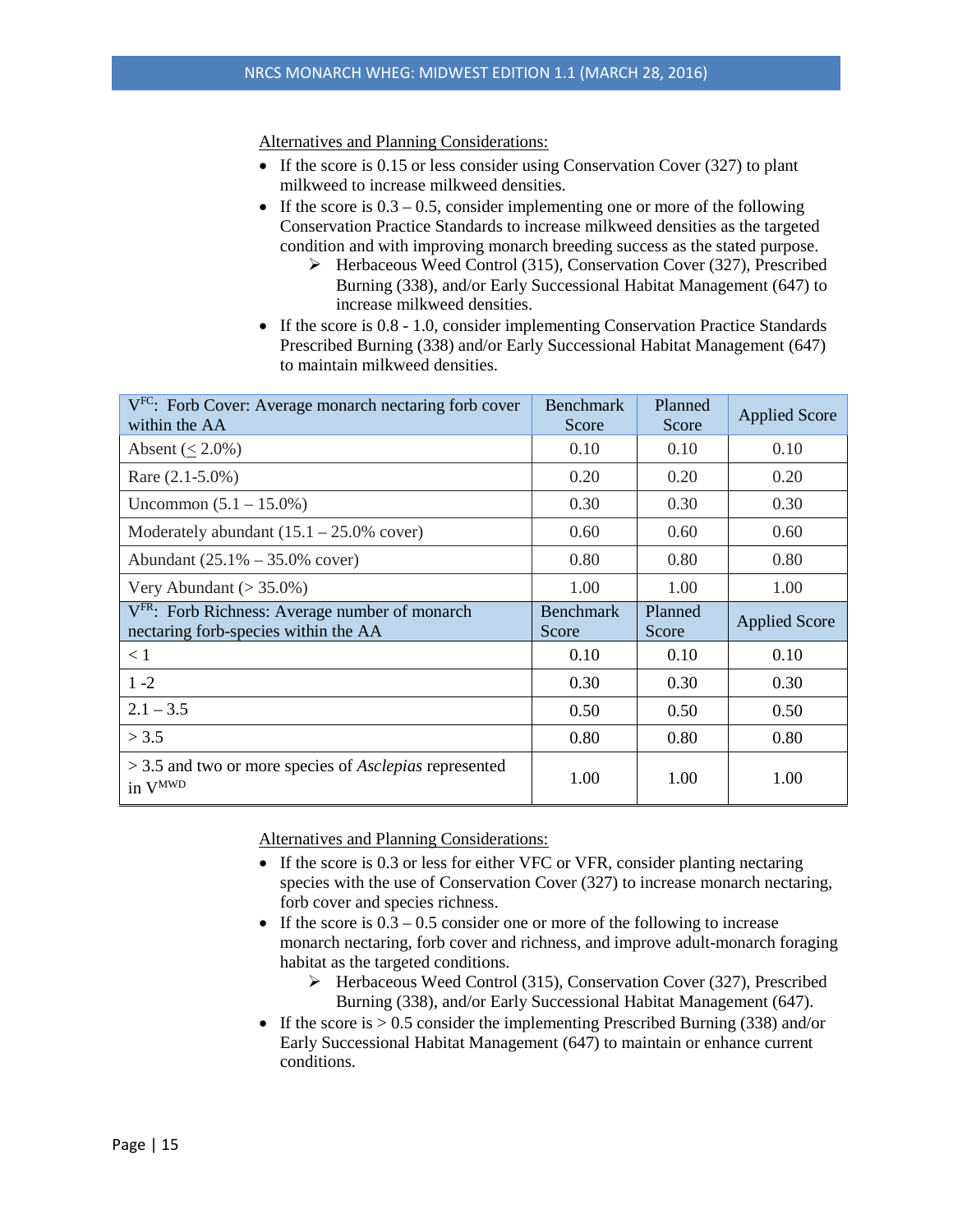i. Apply the following formula to determine Monarch Habitat Condition Rating (benchmark, planned, or applied (resultive) rating).

$$
V^{IR} \left[ \frac{(V^{WMR}) + 5(V^{MWD}) + (V^{FC}) + (V^{FR})}{8} \right]
$$

ii. Determine benchmark monarch habitat condition rating and end the assessment of current conditions.

| <b>Monarch Habitat Condition Score</b> | Benchmark<br>Score | Planned<br>Score | Implemented<br>Score |
|----------------------------------------|--------------------|------------------|----------------------|
| $0.00 - 0.25$                          | poor               | poor             | poor                 |
| $0.26 - 0.49$                          | fair               | fair             | fair                 |
| $0.50 - 0.74$                          | good               | good             | good                 |
| $0.75 - 1.00$                          | excellent          | excellent        | excellent            |

**STEP 4:** Evaluate Alternatives and Determine Planned Condition

Monarch Habitat Success Criteria: The minimum criteria to meet conservation practice standard Upland Wildlife Habitat Management (645) for the monarch butterfly is a rating of *good.* In addition to a determination of a benchmark habitat condition rating, planners will need to produce planned condition ratings for those AAs where the client is considering a monarch butterfly habitat development alternative. This is accomplished by using best professional judgement to plan future conditions (based on implementation of conservation practices) and inputting those planned future conditions into the WHEG. If planned conditions are rated *poor* or f*air* and the monarch remains a resource concern for that AA, then the plan does not meet a Resource Management System (RMS) (NRCS 2013). Determine if monarch habitat remains a resource concern for the AA. Continue the progressive planning process.

## **STEP 5:** Document Decisions in Client's Conservation Plan

Following consideration of the findings and presentation of alternatives, incorporate monarch butterfly habitat decisions in the conservation plan for those AA's where the monarch butterfly remains an objective. Provide plan implementation assistance, as needed.

## STEP 6: Evaluate Plan Implementation

Seldom can any conservation practice be installed with confidence without the need to revisit the site to determine the post implementation (applied) conditions and identify adaptive management needs that would benefit the conservation effort. As mentioned in the executive summary, the NRCS National Planning Procedures Handbook explains that conservation planning by its nature "is both progressive and adaptive" (USDA 2013). This statement is particularly true for wildlife habitat efforts on grasslands. Progressive and adaptive planning requires follow up, monitoring and flexibility. It is anticipated that this WHEG may be used two to three years after the plan is established, not only to measure gains in monarch habitat quality (applied or resultive conditions ratings), but also to continue the progressive and adaptive planning process.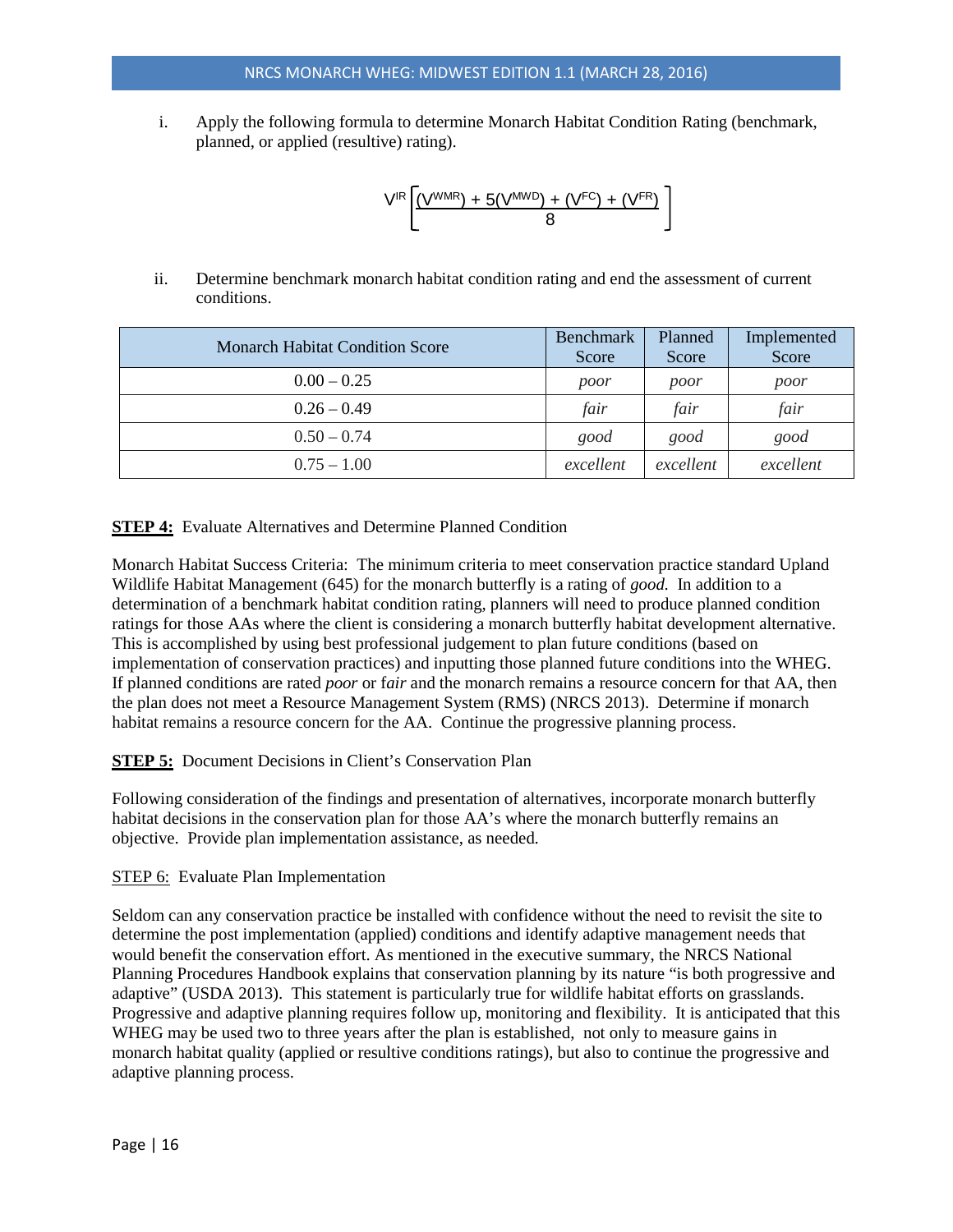#### **DEFINITIONS**

*Assessment area (AA):* A portion(s) of a planning unit of a project area that differ from other portions of the project area. This subdivision/delineation of AA's is based on differences in soils<sup>11</sup>, slope, vegetation, current or future landuse, and etc. Delineations are made when the differences between two areas are significant enough to result in either (i) a different rating or (ii) a different habitat development recommendation. The purpose of delineation of an AA is to allow for input (data collection) and output (alternatives for treatment). Unique areas contained within a larger AA that are too small for application of a different conservation practice, should be included in a larger AA; however, they will not be sampled. An AA may include non-contiguous sub-assessment areas (subareas). An example would be if a project contained three non-contiguous areas on steep slopes with shallow soils, and each area is dominated by juniper. The characteristics (and treatments) of these three subareas are so similar that they are considered a single AA.

*Base map:* A map of the entire project area with delineations and notations of assessment areas, sizes of assessment areas and/or subarea, representative observation points, transects, other notations. The final map will denote the baseline condition rating, or the rating may be provided in another format (e.g. tabular)

*Benchmark habitat condition rating (benchmark rating)*: A qualitative rating (e.g. poor, fair, good, or excellent) that reflects the current habitat conditions or value. This rating is often derived from cumulative quantitative scoring of different habitat condition variables.

*Habitat condition variable (V)*: A non-static habitat characteristic (e.g. vegetation, size, connectivity) that can be changed with the implementation of conservation practice standards. Static conditions or characteristics (e.g. soil type) fail to meet the definition of a variable. Variables are assigned scores from  $0.1 - 1.0$  based on the matrix being measured or planned within the assessment area. A score of 1.0 reflects the range of conditions for that variable that would occur if the habitat is in excellent condition. Similarly, a score of 0.4 reflects the range of conditions (matrix being measured) that would occur for that variable when at 40% of the value to the species needed to reach 1.0. The final habitat condition rating (*poor, fair, good* or *excellent*) is based on a single habitat condition variable, or a subset of variables applied to a mathematical formula. In a habitat assessment rating formula, variables are often mathematically weighted by importance. A score of 0.0 is reserved for conditions that are not salvageable or restorable.

*Planned habitat condition rating (planned rating)*: In consideration of habitat development alternatives, the WHEG can be re-applied to plan future conditions or results. If the rating remains as *poor* or *fair*, additional alternatives are needed to meet the criteria of National Conservation Practice Standard 645. If the rating is *good*, additional alternatives are presented for consideration. If the rating is *good* or *excellent*, the requirements of operation and maintenance is presented to the decision maker.

*Project area*: A single polygon (outside boundaries) that delineates the entire area being evaluated for potential monarch habitat. Most commonly the project area will follow common land unit or field

<span id="page-16-0"></span>l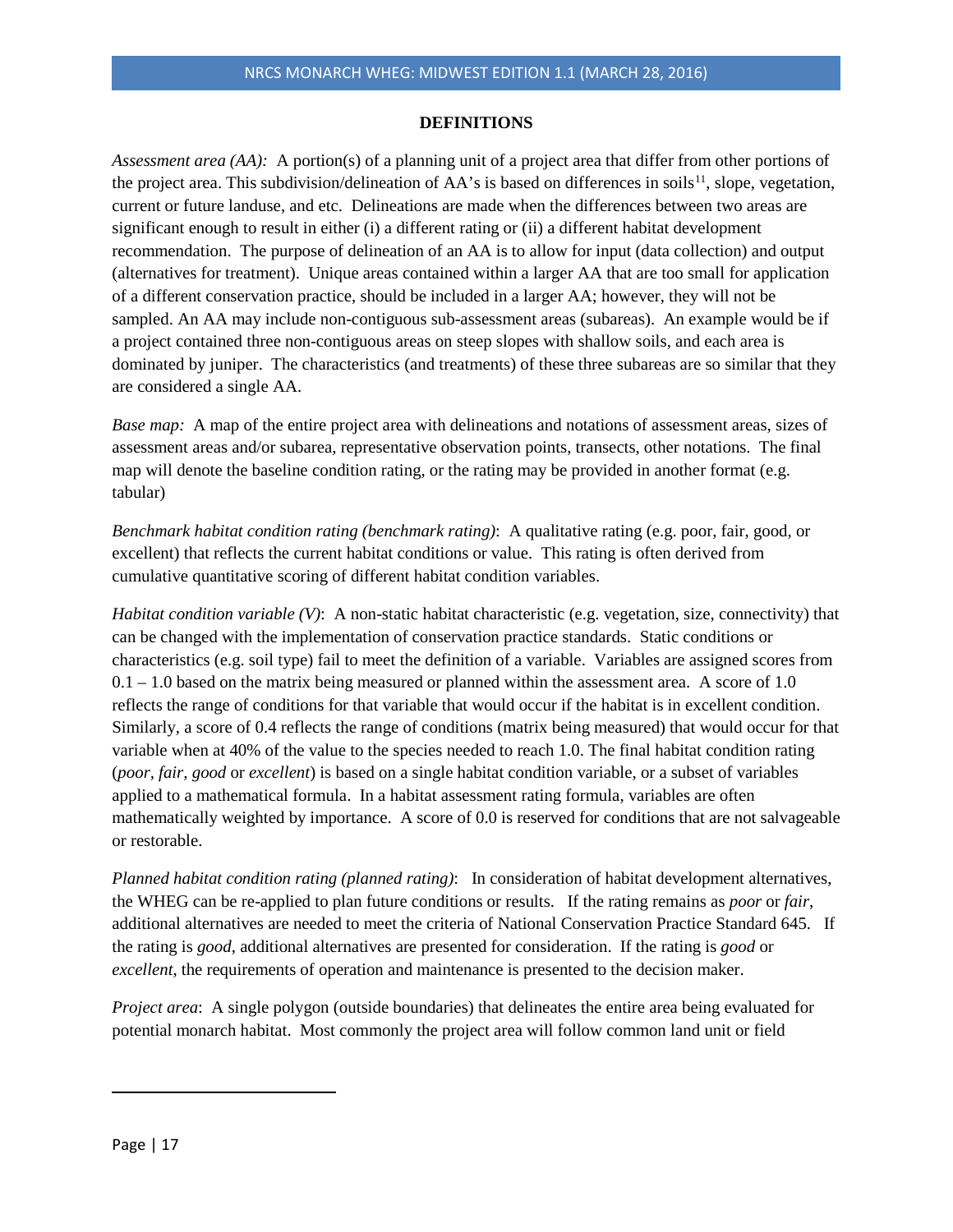boundaries, but not always. There will commonly be areas within the project area where monarch habitat is not identified as a resource concern (e.g. cropland field, hay field, bottomland hardwood forest).

*Reference domain*: From Smith et al. (1995). The furthest-most geographic reach, range, scope of the applicability of the WHEG. The reference domain delineates the outside boundary of the area (single polygon) that contains all sites (reference sites) used to build, test, or calibrate the WHEG. The reference domain establishes a boundary of applicability of the WHEG. There may be areas, within the reference domain, where the WHEG is not applicable. For example, in application of an early successional upland grassland WHEG, it would be prohibited to apply the WHEG on mature forested swamp community. Those areas are typically assigned a rating of N/A. These situations are described in the Exclusions section of the WHEG.

*Representative observation point (ROP):* Concept derived from the Corps of Engineers Wetland Delineation Manual (1987). A point contained within an assessment area that represents the average conditions (e.g. soils, vegetation, disturbance, slope, and wetness) that are occurring within the AA. Proper selections of ROP's allow for sampling intensities to be less than what would be required under random sampling strategies.

*Resultive (applied) habitat condition rating (resultive rating)*: After full implementation of the selected national conservation practice standard(s), the WHEG can be re-applied to the assessment area to determine results. If the rating remains as *poor* or *fair*, additional alternatives are needed to meet the criteria of National Conservation Practice Standard 645. If the rating is *good*, additional alternatives may be presented for consideration. If the rating is *good* or *excellent*, consideration of actions required to maintain the habitat are presented.

#### **REFERENCES**

Brower, L. P. 1995. "Understanding and misunderstanding the migration of the monarch butterfly *(Nymphalidae)* in North America: 1857-1995." Journal of the Lepidopterists Society 49.4 (1995): 304- 385.

Brower L.P., L.S. Fink and P Walford. 2006. Fueling the fall migration of the monarch butterfly. Integrative and Comparative Biology. Vol. 46, Issue 6. Pp. 1123-1142.

Brower, L.P., O.R. Taylor, E.H. Williams, D.A. Slayback, Raul R. Zubieta and Mi. I. Ramirez. 2011. Decline of monarch butterflies overwintering in Mexico: Is the migratory phenomenon at risk? Insect Conservation and Diversity Vol. 5(2), pp. 95-100.

Pleasants, J.M., and K.S. Oberhauser. 2012. Milkweed loss in agricultural fields because of herbicide use: effect on the monarch butterfly population.

U.S. Army Corps of Engineers. 1987. Corps of Engineers Wetland Delineation Manual. Wetlands Research Program Technical Report Y-87-1 (online version).

Edson, Jim. 2007. Observational Data of a Single Monarch Female. Data available at [http://www.learner.org/cgi-bin/jnorth/jn-query-byday?1175819575.](http://www.learner.org/cgi-bin/jnorth/jn-query-byday?1175819575)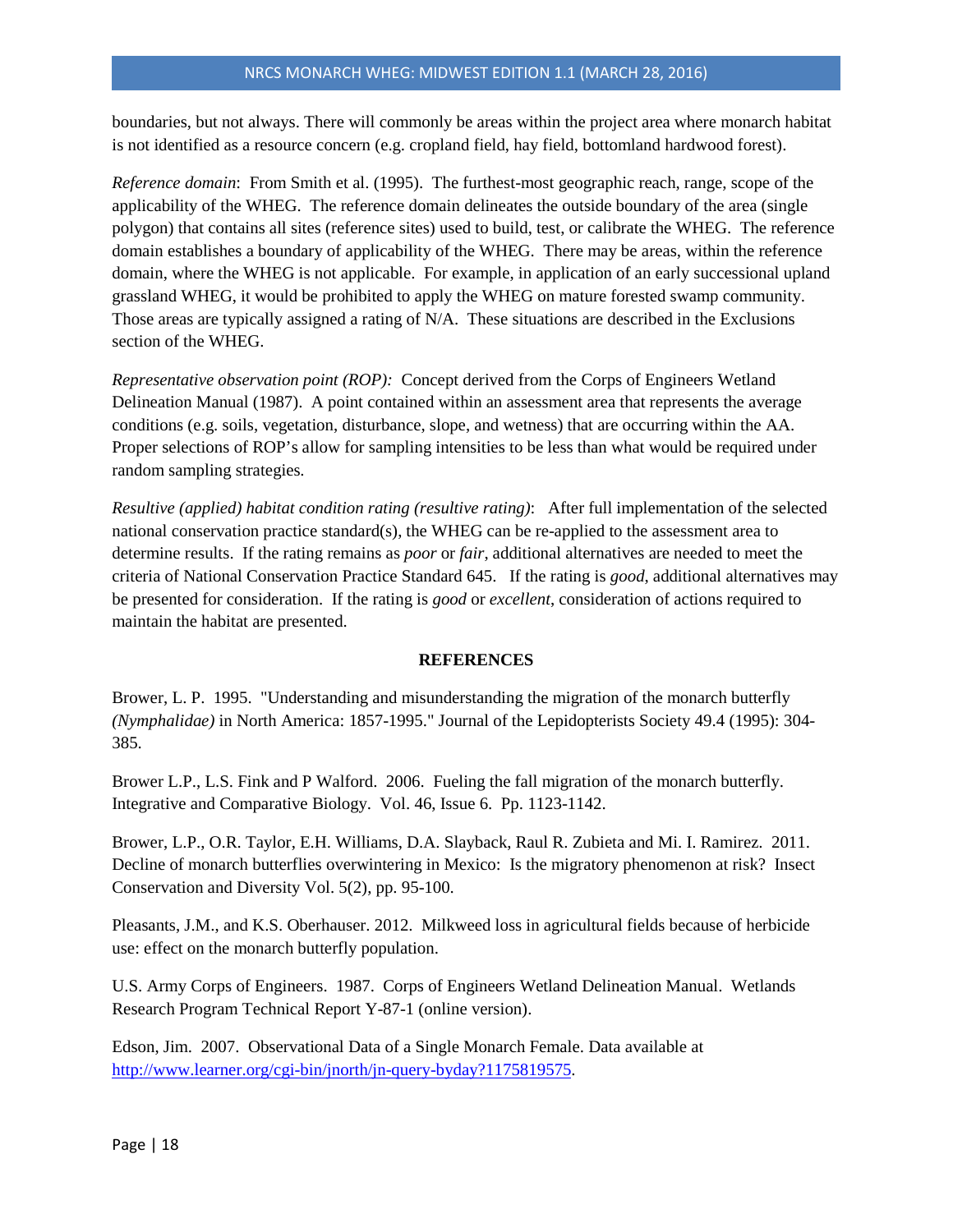Flockhart, D.T., L.I. Wassenaar, T.G. Martin, K.A. Hobson, M.B. Wunder and D. R. Norris. 2016. Tracking multi-generational colonization of the breeding grounds by monarch butterflies in eastern North America. Proceeding of the Royal Society 280: 20131087.

Smith, R.D., A. Ammann, C. Bartoldus, and M.M. Brinson. 1995. An approach for assessing wetland functions using hydrogeomorphic classification, reference wetlands, and functional indices. Technical Report WRP–DE–9, U.S. Corps of Engineers, Army Engineer Waterways Experiment Station, Vicksburg, MS.

USDA. 2006. Land Resource Regions and Major Land Resource Areas of the United States, the Caribbean, and the Pacific Basin. United States Department of Agriculture Natural Resources Conservation Service. United States Department of Agriculture Handbook 296.

USDA. 2010. USDA, Natural Resources Conservation Service Conservation Practice Standards in NRCS National Handbook of Conservation Practices. September 2010.

USDA. 2013. NRCS - National Planning Procedures Handbook. Handbooks, Title 180 – Conservation Planning and Application; Part 600. On-line version.

USDA. 2015. NRCS Monarch Butterfly Habitat Development Project. On-line Edition <http://www.nrcs.usda.gov/wps/portal/nrcs/detail/national/plantsanimals/pollinate/?cid=nrcseprd402207>

Wassenaar, L.I. & Hobson, K.A. (1998) Natal origins of migratory monarch butterflies at wintering colonies in Mexico: new isotopic evidence. Proceedings of the National Academy of Sciences of the United States of America, 95, 15436–15439.